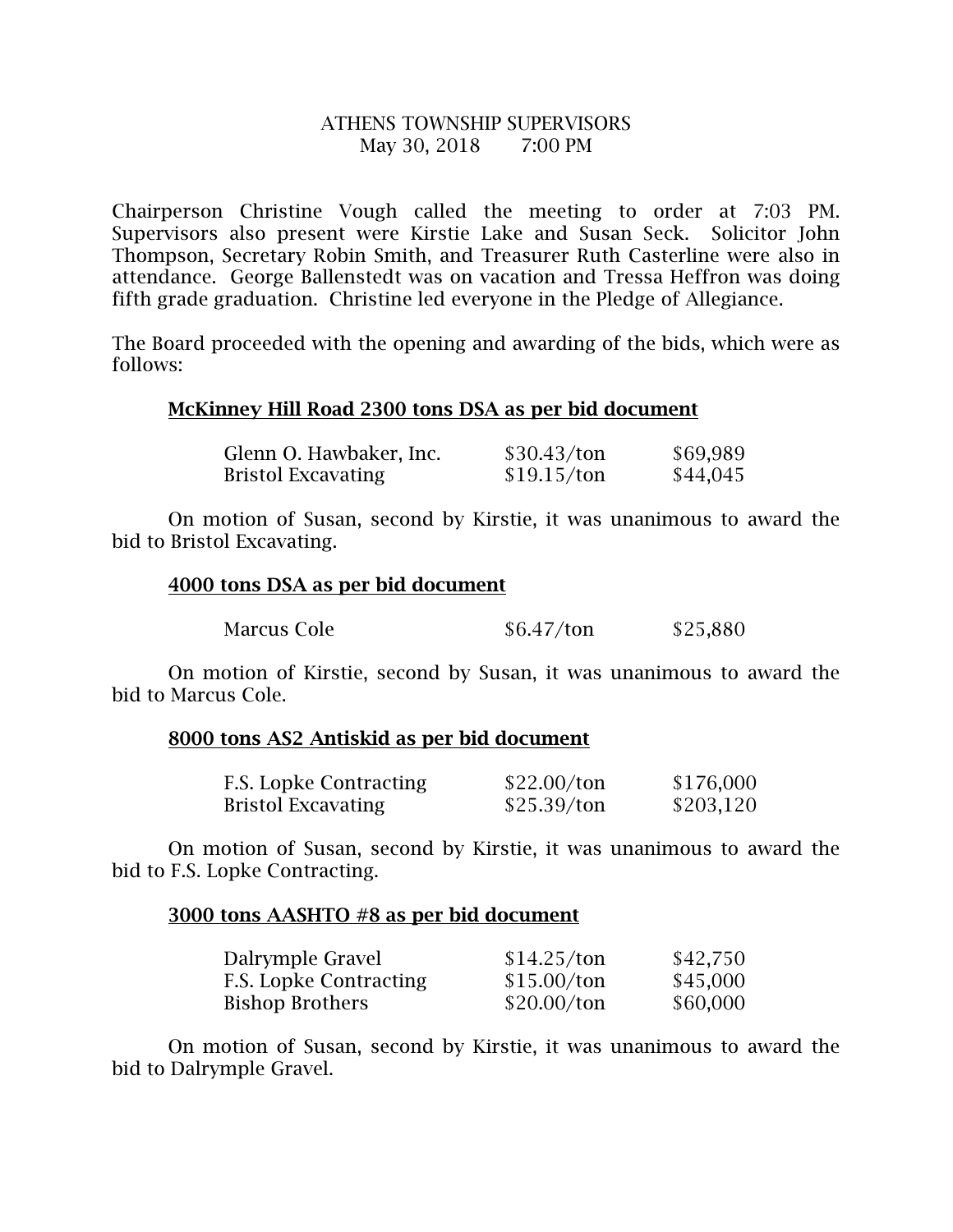Page Two Athens Township Supervisors May 30, 2018

Voice of the Residents: None

No one was present for the Athens Township Volunteer Fire Company.

Richard Bean reported for the Parks and Recreation Commission. There are two Eagle Scout projects in the works – John Spencer is installing new signs on Round Top and Ian Lynch is replacing the guard rails at the Pavilion 7/8 parking lot. We received the grant agreement for the DCNR \$185,100 ATV trail grant. Round Top opened May  $12<sup>th</sup>$ . The signs have been purchased for the Jim "Coach" Haggerty Trail with money that was donated in his name. Jeff Paul and the Athens and Sayre Rotary Clubs will start work on the playground as soon as the ground firms up. The highway department will tar and chip both new parking lots after the playground is completed and Solid Ground Services finishes Phase III. The weather did not cooperate with our goal to open the new area on June  $30<sup>th</sup>$ . We will try for July 21 $<sup>st</sup>$ . We have not heard from DCNR</sup> concerning Phase II reimbursement. Valley Cities Gas has volunteered to paint tables, guard rails, and help with an Eagle Project on Round Top sometime in the last week of July.

On motion of Kirstie, second by Susan, it was unanimous to approve the monthly bills as presented. A complete listing of revenues and expenditures is on file in the office of the Treasurer.

The Board reviewed the Treasurer's report. Ruth thanked the Board for sending her to the 2018 PSATS Conference and the Administrative Primary Course. She offered a few suggestions from the class: We should be using pre-numbered permits and pre-numbered receipts for organized internal control of Township funds. We should also be using a purchasing policy and a credit card policy. Discussion was held. On motion of Kirstie, second by Susan, it was unanimous to have John Thompson draft a purchasing and credit card policy to include provisions for pre-numbered permits and pre-numbered receipts for police accident reports. We also should be reviewing our fee schedule annually to reflect cost coverage. Robin will get the current fee schedule for the Board.

On motion of Kirstie, second by Kirstie, it was unanimous to pay our portion of our Real Estate Tax Collector bond fee, which covers her for the next 4 years.

On motion of Kirstie, second by Susan, it was unanimous to have Ruth open an interest-bearing checking account for the new ATV grant.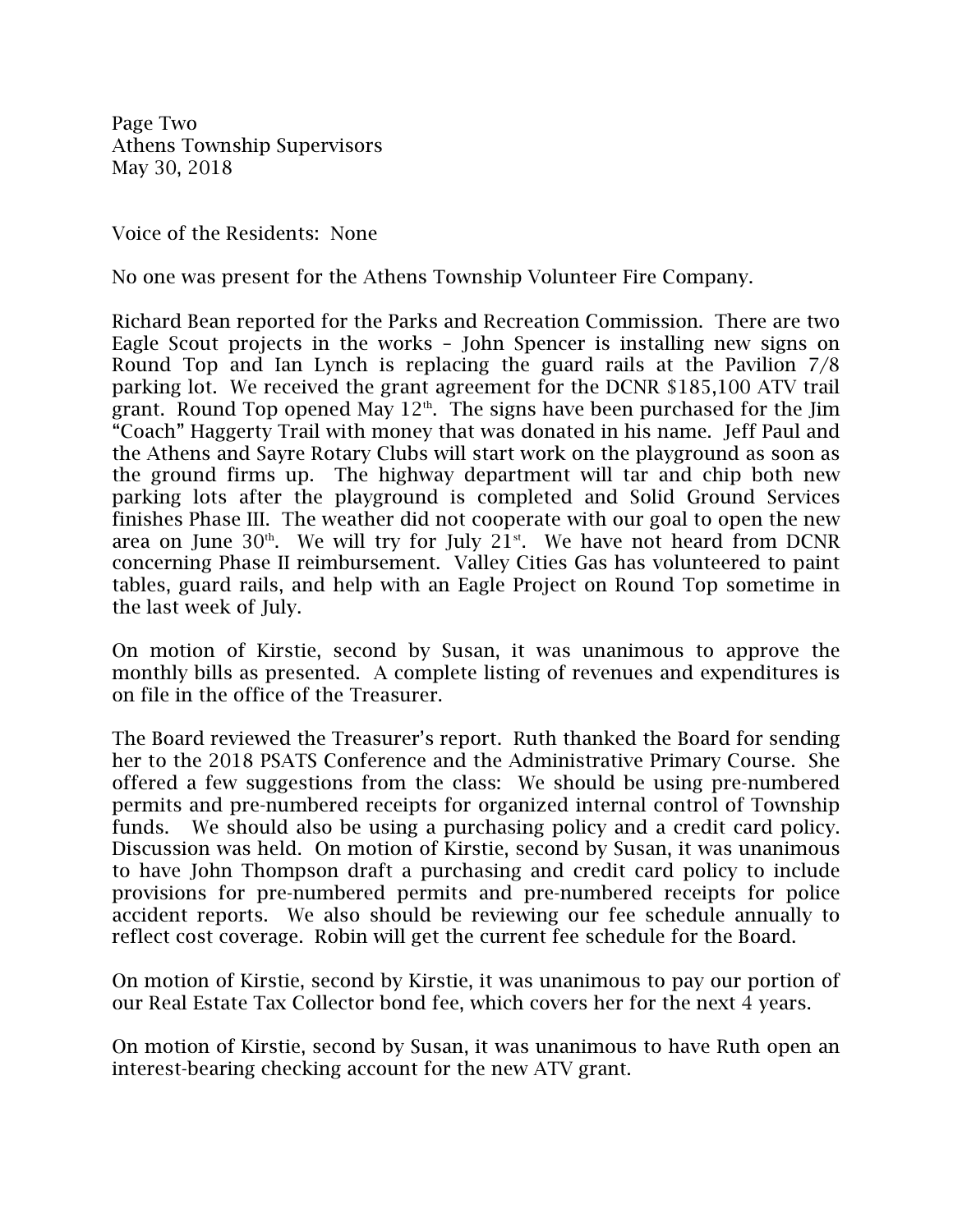Page Three Athens Township Supervisors May 30, 2018

On motion of Christine, second by Susan, it was unanimous to pay for the replacement of the township office windows (as per Garrity Glass quote) from the "building repairs" line of General Fund instead of from the Act 13 account.

On motion of Kirstie, second by Susan, it was unanimous to table consideration of the Spring Cleanup until next year.

Discussion was held on the employee handbook. John will get with Chief Clink and get specs for the part-time officers before our next meeting so we can adopt the handbook at our June meeting.

The Board reviewed the proposal from Kuharchik for additional traffic signal labor, equipment and materials. The proposal was just a lump sum amount of \$5,842.00. Robin will ask for an itemized quote so we can look at line-item costs.

On motion of Kirstie, second by Christine, it was unanimous to pay for Ed Reid's Association of State Floodplain Managers annual membership and certification.

On motion of Christine second by Kirstie, it was unanimous to approve Ed Reid's attendance at the PAFPM 2018 annual conference September 18-19, 2018, and to cover his reasonable expenses.

On motion of Christine, second by Susan, it was unanimous to approve, sign and execute the Enterprise Center lease extension for the coming year.

On motion of Kirstie, second by Susan, it was unanimous to authorize Christine to sign the Dollar General maintenance agreements.

Robin presented the proposed PennDOT projects with requests for input. They were reviewed and the Board had no adverse comments. Robin will return the paperwork with no adverse comments.

Robin will contact Greg Dibble to help with in contacting Municipal Solutions about the weight limit study on Meadowlark Road.

Susan reported that they will be putting down cold mix pavement on Bressler St., Sharon Ave., Sandra Ave., and a portion of Joy Street on June  $14<sup>th</sup>$  and  $15<sup>th</sup>$ . She has received lots of dust control calls. They have started grading and